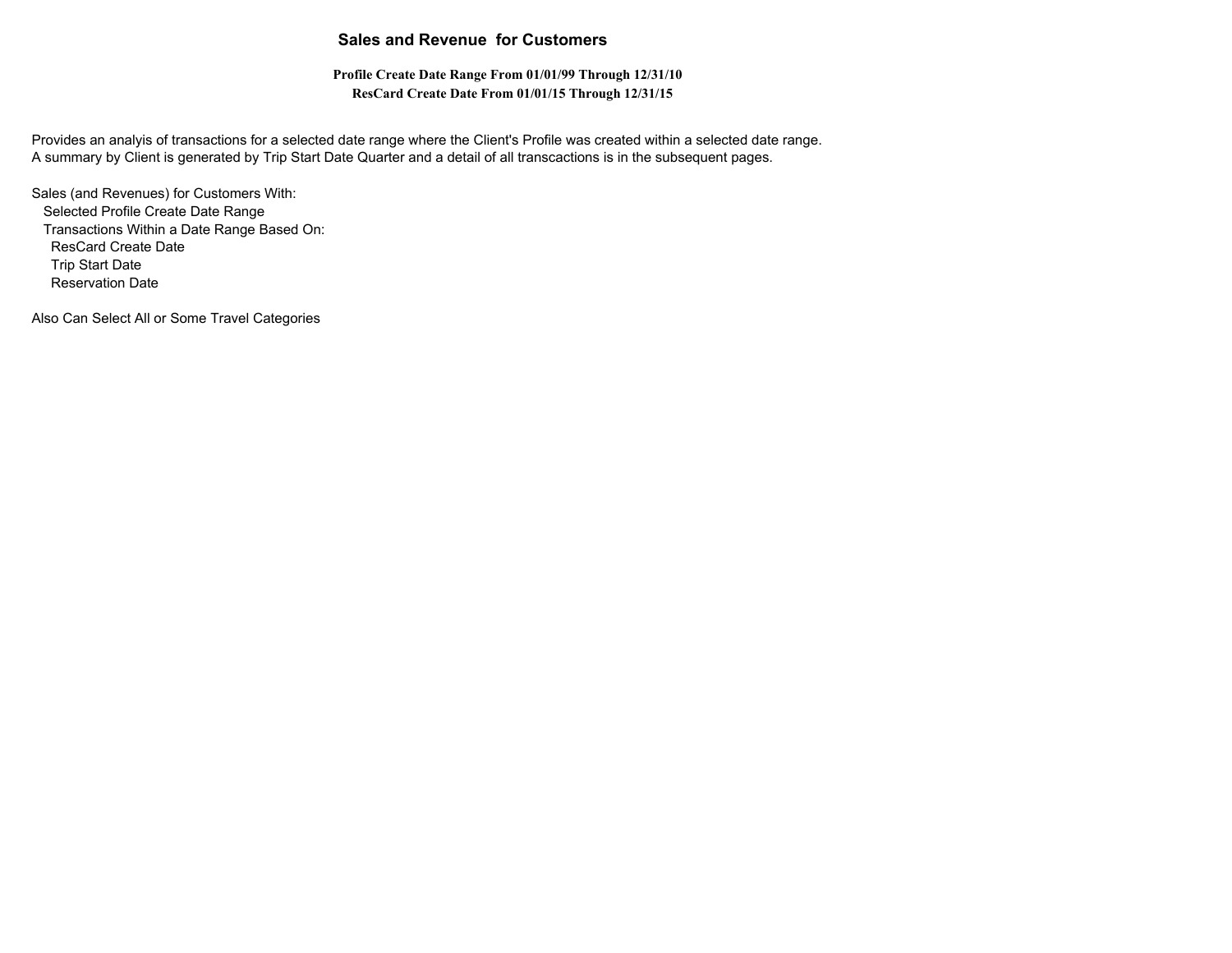# **Sales and Revenue for Customers**

### **Profile Create Date Range From 01/01/99 Through 12/31/10 ResCard Create Date From 01/01/15 Through 12/31/15**

| <b>Quarter Starting</b><br><b>UsingTrip Start Date</b> | 7/15            | 1/16           | 1/17           | 7/17                                 | <b>Total</b>      |
|--------------------------------------------------------|-----------------|----------------|----------------|--------------------------------------|-------------------|
| <b>Total</b>                                           | \$23,493<br>281 | \$3,721<br>257 | \$4,950<br>675 | $S-$<br>$\qquad \qquad \blacksquare$ | \$32,165<br>1,214 |
| Jonker/Kenneth                                         | 23,493<br>281   | 3,721<br>257   | 4,950<br>675   | $\qquad \qquad$                      | 32,165<br>1,214   |